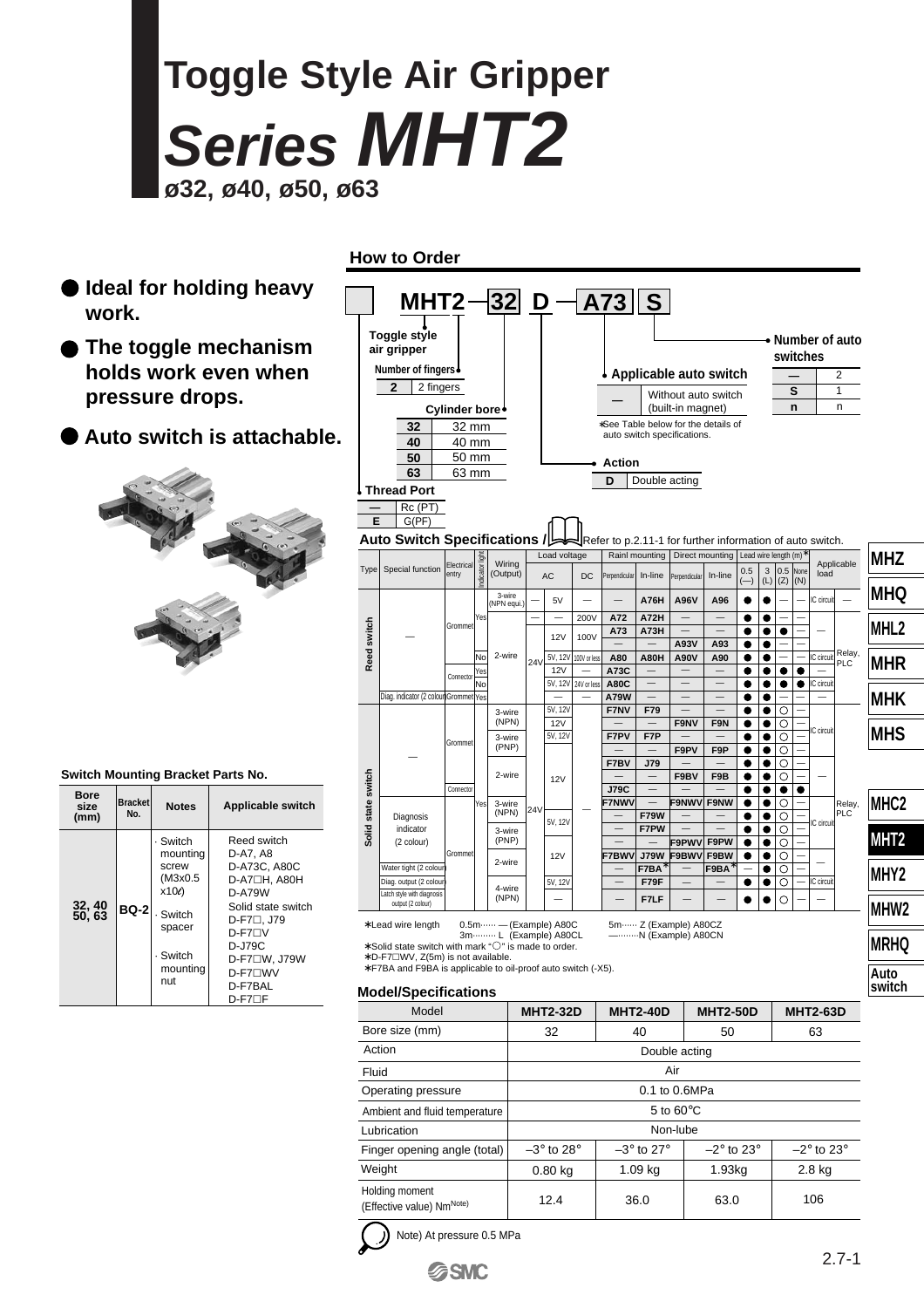## **Series MHT2**

### **Effective Holding Force**

•Work holding point should be within the range indicated in the graph.



#### **•Indication of effective holding force**

The holding force shown in the tables represents the holding force of one finger when all fingers and attachment are in contact with thework.  $F =$  one finger thrust.



#### **Precaution** ⁄!\

**Be sure to read before handling. Refer to p.0-20 and 0-21 for Safety Instructions and common precautions on the product mentiond in this catalogue, and refer to p.2.0-3 to 2.0-4 for precautions of every series.**

### **Warning**

 $\overline{\phantom{a}}$ 

### **Maintenance**

If a workpiece is to be held by using the toggle, make sure to periodically check that the workpiece has not shifted during the acceleration of the movement. If the workpiece is not held in a stable manner, it could shift or drop and create a dangerous situation. If the workpiece is not held in a stable manner, use shims on the attachment to adjust the hold. To verify the gripping condition or to make any adjustments, make sure to do so in an area where the air gripper or the workpiece will not fall.

#### **MHT2-32D**  $L = 180$ mm 200 180  $\widehat{z}$ 160 force  $140$ 120 Holding f 100 80 60 Pressure 0.6MPa 40  $0.4MPa$ 20  $0.2MPa$  $\Omega$  $30$ 10  $20$  $-10$  $\dot{o}$ Opening/Closing angle (both sides)

### **MHT2-40D**





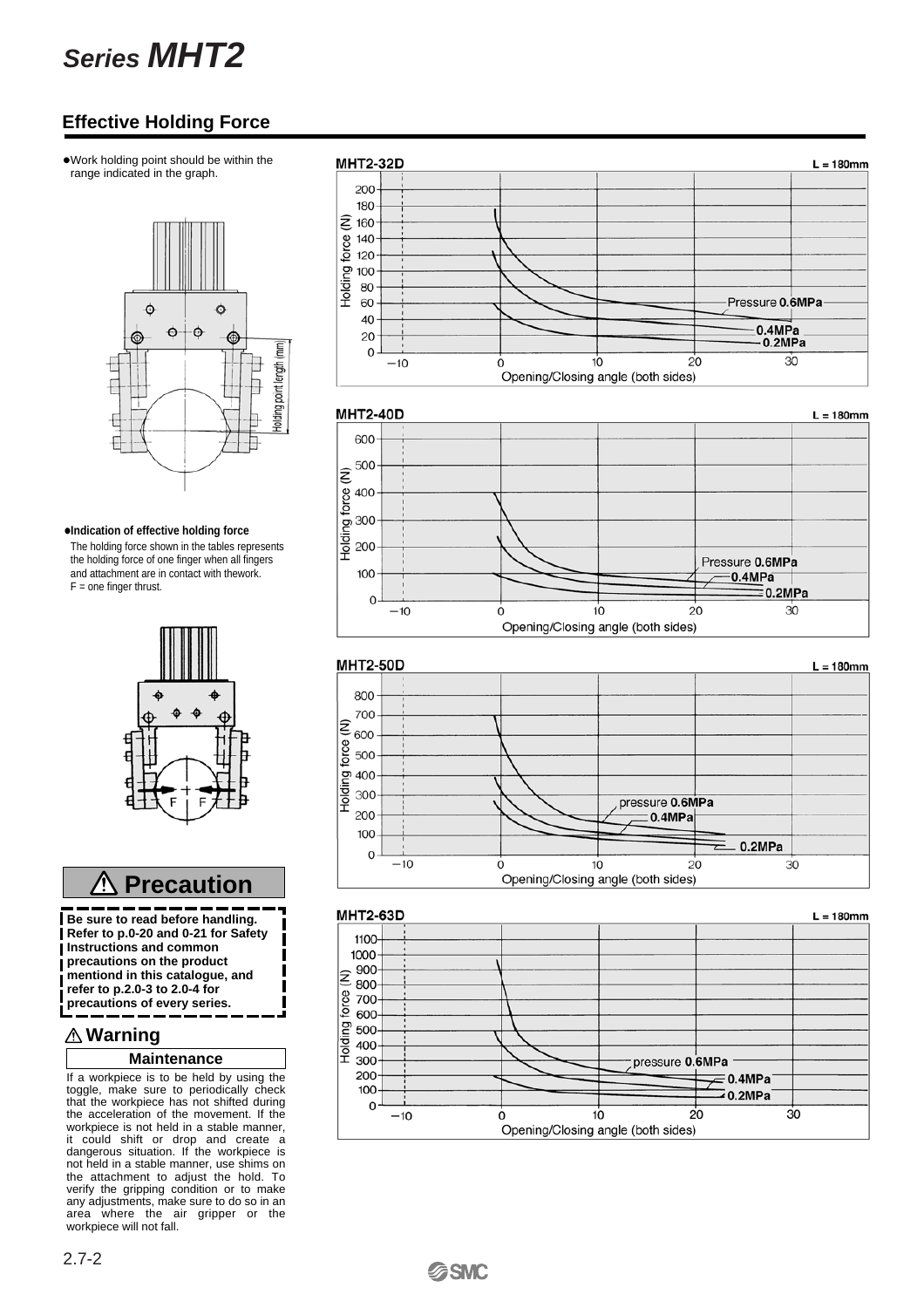### **Toggle Style Series MHT2**



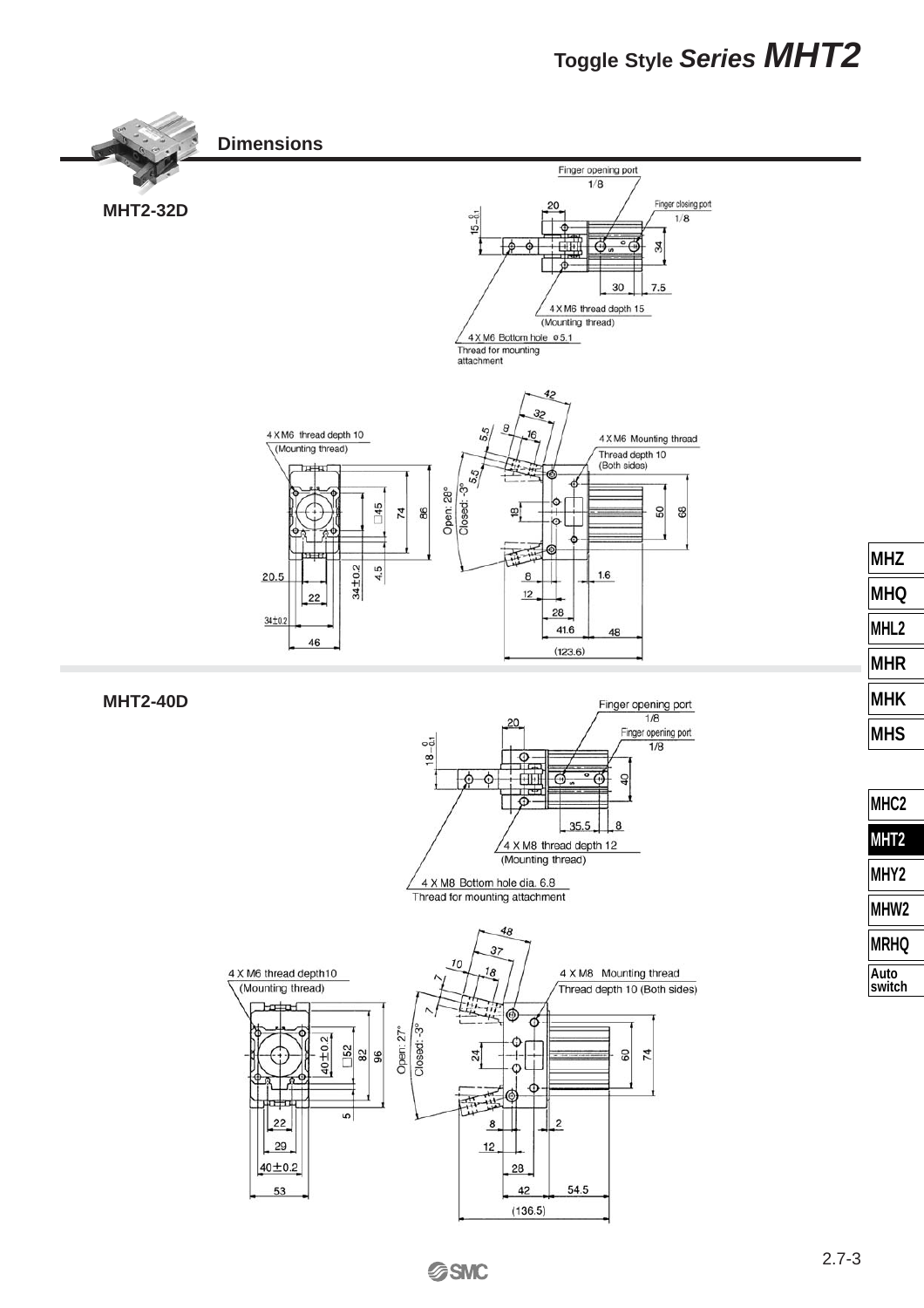## **Series MHT2**

### **Dimensions**

### **MHT2-50D**



**MHT2-63D**



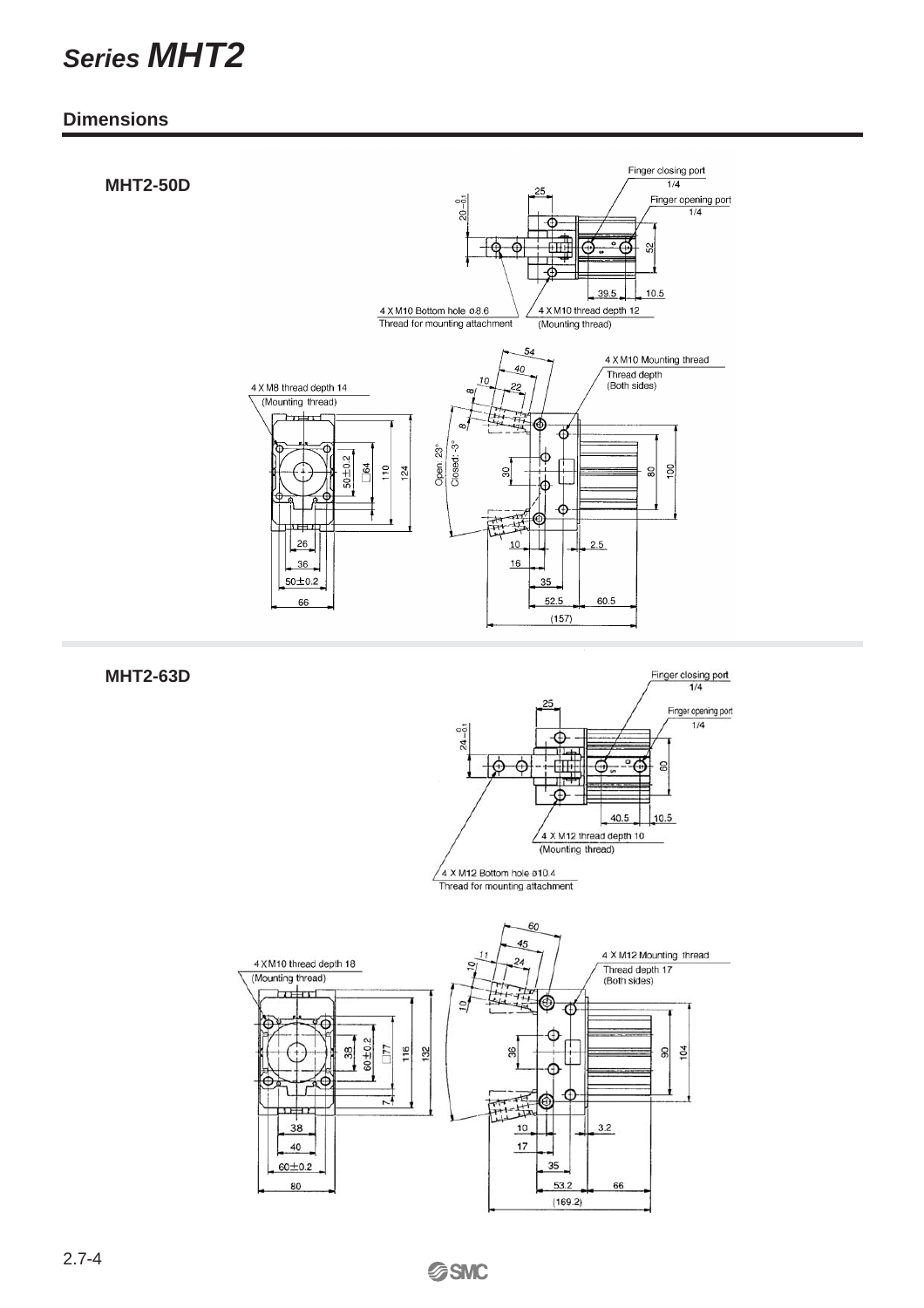### **Construction**



### **Component Parts**

| No.               | Description    | Material        | <b>Note</b>                                   |
|-------------------|----------------|-----------------|-----------------------------------------------|
| $\circled{1}$     | Side plate     | Aluminium alloy | Anodized                                      |
| ②                 | Finger         | Carbon steel    | Black zinc chromated                          |
| (3)               | Lever          | Carbon steel    | Black zinc chromated                          |
| $\left( 4\right)$ | Joint          | Carbon steel    | Black zinc chromated                          |
| ⑤                 | Shaft          | Stainless steel |                                               |
| $\Large 6$        | Joint pin      | Stainless steel |                                               |
| T,                | Cylinder plate | Soft steel      | Black zinc chromated                          |
| $\circledS$       | Lever pin      | Stainless steel |                                               |
| $\odot$           | Bearing        |                 | Steel lined oil imfilled acetal resin bearing |
| $^\circledR$      | Cylinder       |                 | Compact cylinder                              |
|                   |                |                 |                                               |

### **Attachment Design**

Use shims for fine adjustment of the attachment.



| <b>MHK</b>       |
|------------------|
| MHS              |
|                  |
| MHC <sub>2</sub> |
| MHT <sub>2</sub> |
| MHY2             |
| <b>MHW2</b>      |

**MHZ**

**MHQ**

**MHL2**

**MHR**

| <b>IMRHQ</b> |
|--------------|
| Auto         |

**switch**